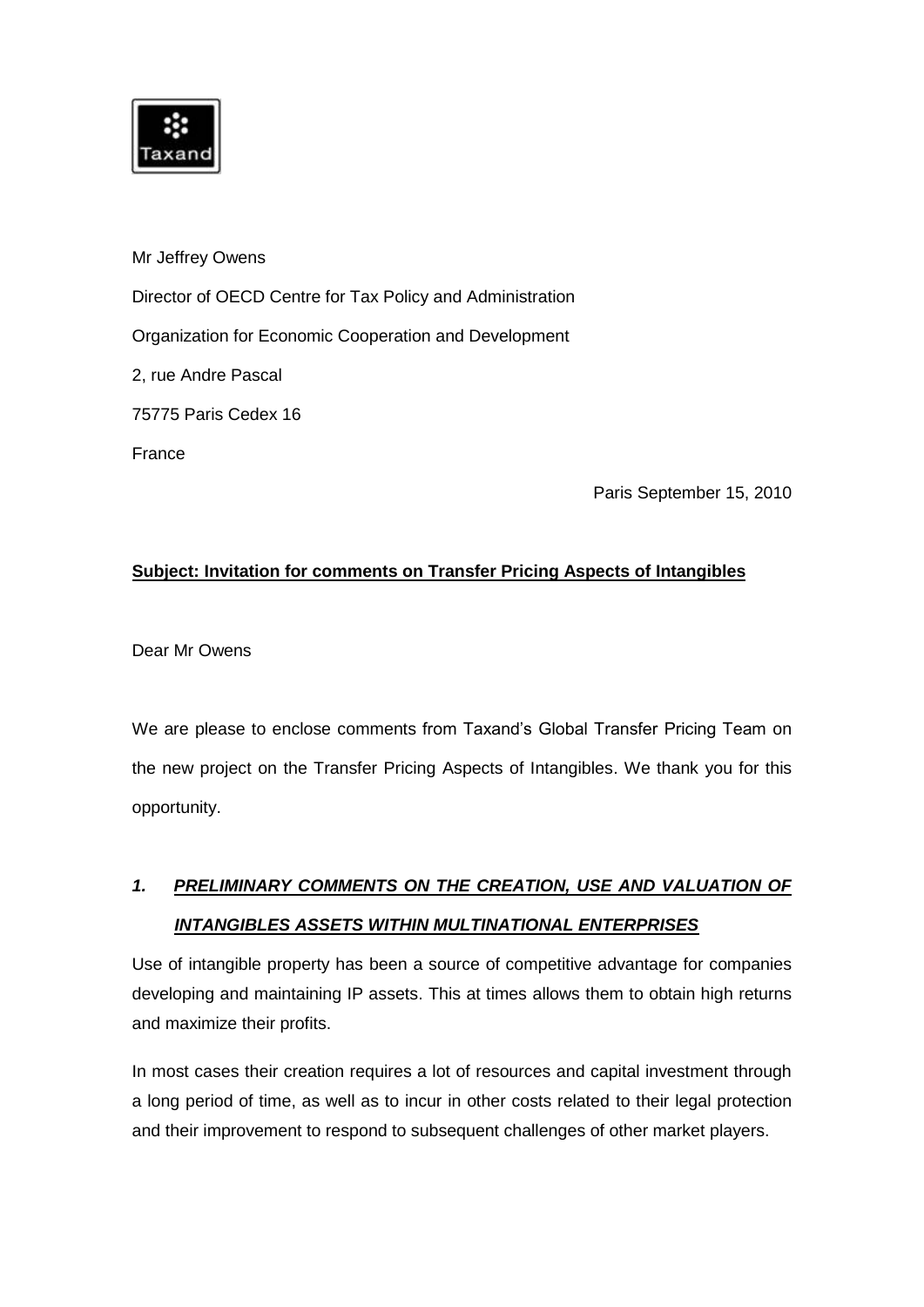

In relation to MNEs, such circumstances often make it necessary to develop these type of assets by several companies within the same group, since a single entity cannot by itself bear all the costs, thus raising several issues affecting the ownership of the intangible property created, the valuation of the efforts made by the participating entities, and the price to be paid as a compensation by the entities using the IP created.

In other cases, especially as regards the so-called "soft intangibles", MNEs operate with decentralized structures where intangible property is developed even in a spontaneous manner, as a consequence of sharing ideas and experiences by employees located in different jurisdictions and working for different entities of the same MNE.

In addition, MNEs may develop increasingly sophisticated operating structures whereby the ownership of those assets is held by one company which licenses its use to the other group entities. This practice is usually aimed at achieving greater economic and organization efficiency, although it often incorporates significant tax planning opportunities.

This may give rise to a number of cross border transactions relating to the creation and use of IP assets within MNEs, and the way in which they are implemented in practice. This has a clear impact on the determination of the arm's length remuneration for the companies involved as it may be affected by the fact that it may be difficult, if not impossible, to identify similar transactions between unrelated parties, especially given the specific nature of this type of assets.

Although these issues may seem evident, it may be worth considering them as a starting point in order to establish the framework in which the OECD should carry out the work to be performed on the transfer pricing aspects of intangibles.



#### : www.taxand.com

© Taxand Economic Interest Grouping 2008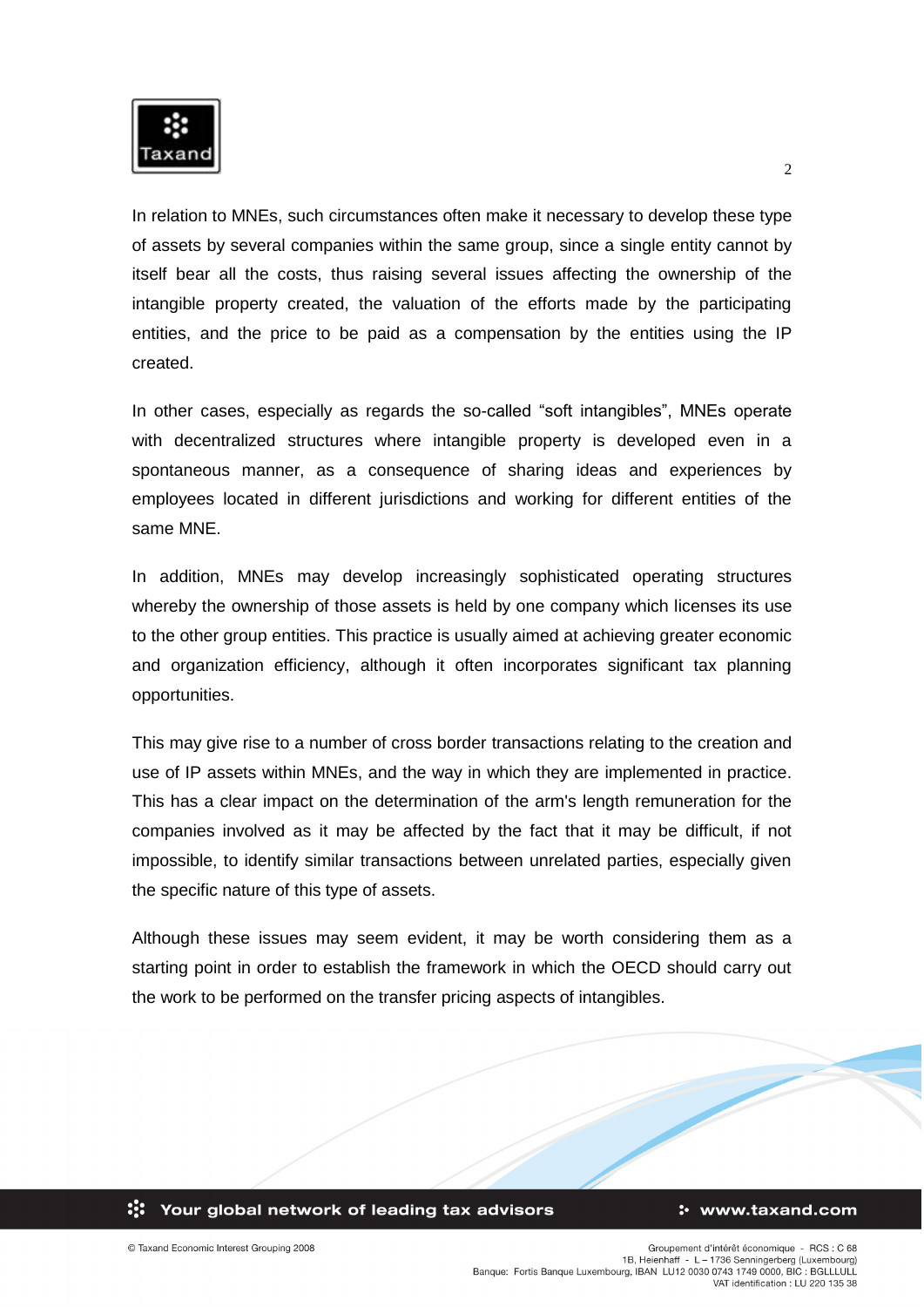

## *2. CLEARER AND MORE EXPLICIT DEFINITION OF INTANGIBLES*

Recognition of different categories and types of intangibles should be the foremost and basic requirement that OECD should address. Current OECD TP Guidelines only provide a general definition of traditional intangibles like patents, trademarks etc

However, in light of the current business dynamics the definition of intangible needs to be reconsidered. It is important to appreciate that intangible assets are non-physical assets such as trademarks, patent rights, copyrights (known collectively as intellectual property), franchise rights and non-compete agreements, as well as unquantifiable assets often referred to as goodwill or deferred costs, such as corporate culture and strategy, customer satisfaction, and employee loyalty. Therefore, OECD should consider recognizing all intangibles and provide detailed definitions / characteristics.

Globally, non-conventional intangibles like human resource, satisfaction, knowledge, relationships, and business opportunities are gaining importance but not much literature is available (not even for their identification). Further guidance is required on definition of embedded intangibles, soft intangibles, and super intangible. OECD should recognize the business dynamics and provide insights on circumstances wherein intangibles can be created.

# *3. GUIDANCE ON DETERMINING LIFE AND DECAY OF DIFFERENT CATEGORIES OF INTANGIBLES*

All intangible assets have both a finite economic useful life, as well as erosion in value over that life. In other words, intangible assets do not contribute to the profitability of a business enterprise indefinitely, and the extent to which they contribute to profitability will tend to decrease at some measurable rate over time. Regardless of how the intangible asset is being used in an intercompany transaction (whether the asset is transferred outright or certain rights to the asset are licensed from one related party to another), in order to establish an arm's length intercompany charge, understanding the life and decay of the intangible asset is paramount.

ः Your global network of leading tax advisors

### : www.taxand.com

3

© Taxand Economic Interest Grouping 2008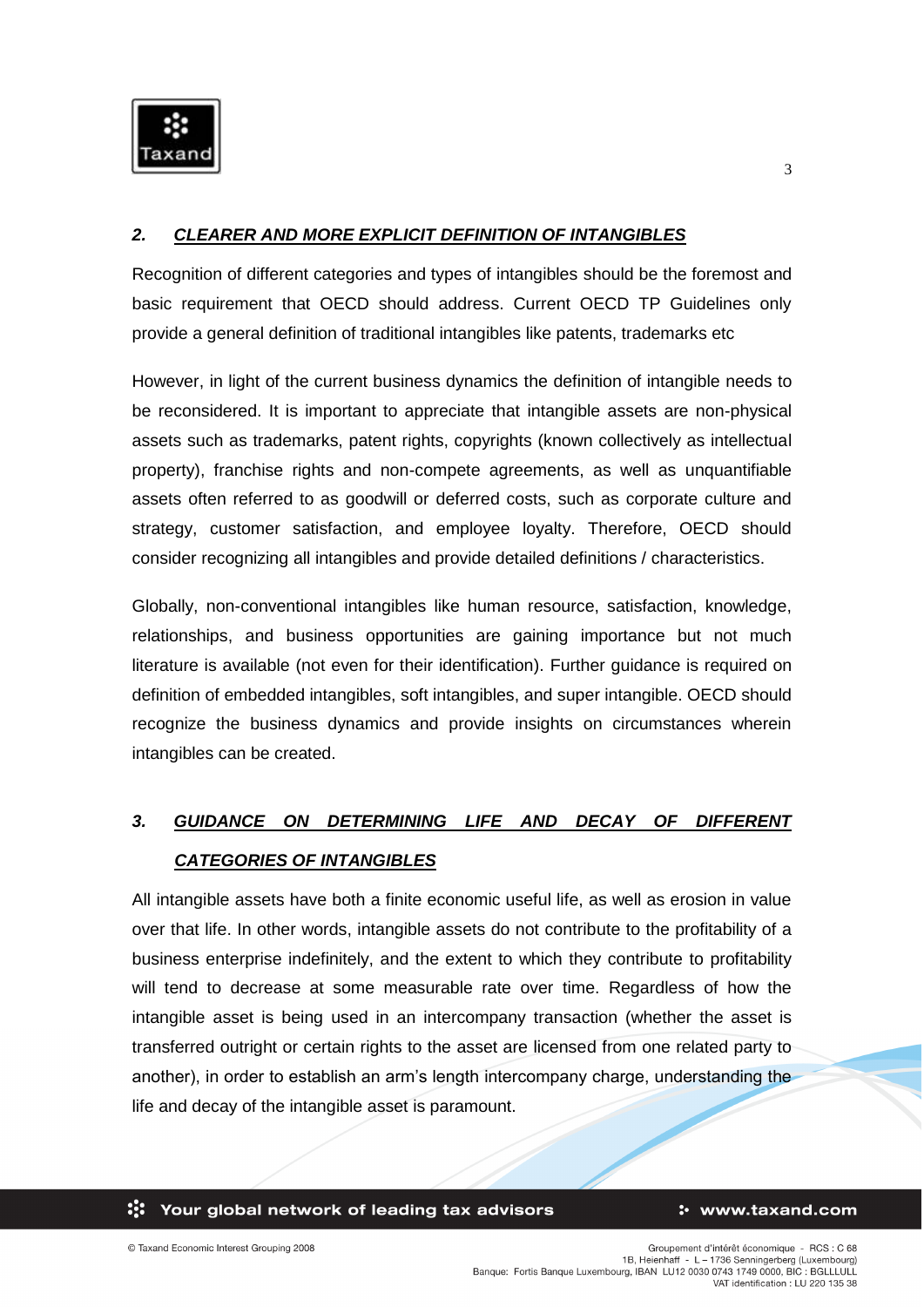

The time period defined as economic useful life needs to be defined both with a beginning and an end. The moment in which an intangible is deemed to come into existence can be as difficult to ascertain as the moment in which it ceases providing a benefit. This becomes an even more complex process when intangibles arise in a joint development program amongst related parties.

In the case of an outright transfer of an intangible asset from one related party to another, common valuation practices would look to the free cash flow (or profits) attributable to the exploitation of the intangibles. Developing business forecasts to estimate profits over time is a relatively straight forward task. Then assigning forecasted profit to a specific intangible asset is relatively more difficult. In order to assign profits to an intangible, one must first conclude how long that intangible is expected to contribute to the forecasted profits, and to what extent its contribution declines over time.

In the case of a license of certain rights to an intangible asset from one related party. the question of life and decay is still important. Compensation for use of the licensed rights should coincide with the period of time over which the rights are being exploited, and it should correspondingly decline if the value of the rights in the marketplace is declining.

There are many complexities that arise in trying to quantify life and decay. The extent to which an intangible asset either increases revenues or decreases costs associated with a business enterprise can be a subjective matter. When posing the question to executives making critical business decisions to steer a taxpayer's operations, it is not uncommon to hear disagreement about the relative importance of different categories of intangibles. Even to the extent that there is a clear consensus on the contribution of an intangible asset, subjective opinion on the value of an asset is sufficient for quantifying life and decay.

ः Your global network of leading tax advisors

#### : www.taxand.com

4

© Taxand Economic Interest Grouping 2008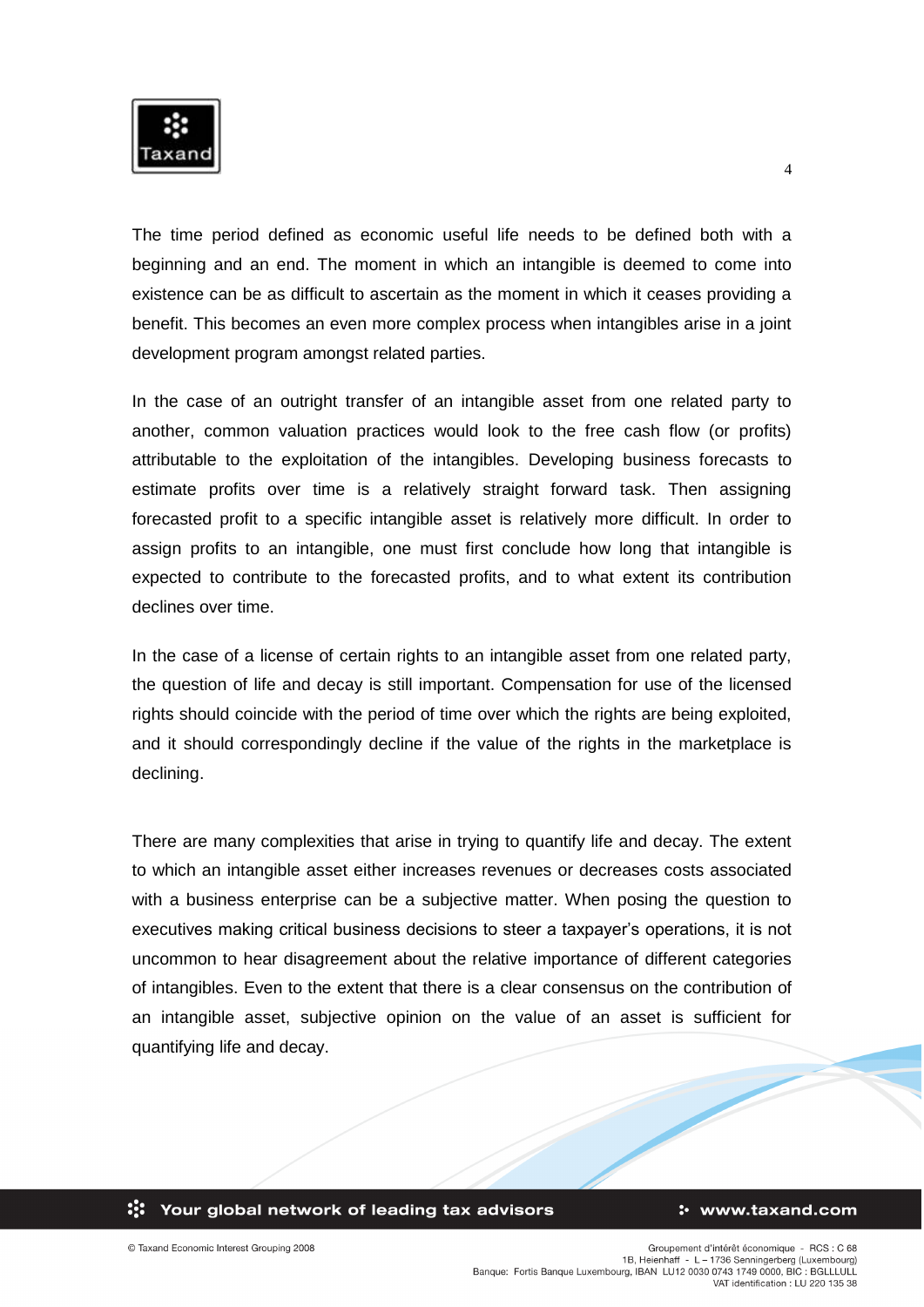

It would be useful to have guidance on the types of methodologies that can be used to quantify life and decay for different categories of intangible assets. As part of the quantification process, guidance is needed to identify the components of different products with embedded intangibles that are most indicative of life and decay. For example, within a software product, one might look to the properties of the modules or even the written code. Within a hardware product, one might look to the properties of physical components, such as a processor. Guidance is also needed with respect to specific metrics that would be applicable for different types of intangibles. For instance, research and development spend might yield indicative metrics when analyzing technology related intangibles, while advertising spend might yield more appropriate metrics when analyzing brand intangibles.

## *4. OWNERSHIP OF INTANGIBLES*

Determining the ownership of an intangible in a transfer pricing analysis is relevant as to determine what party to a transaction is entitled to income (i.e. both earnings and losses) attributable to the intangible. In this regard one can distinguish between legal and economic ownership of intangibles.

Legal ownership can be distilled from the legal protection that an intangible obtains from its registration based on domestic intellectual property law. The legal ownership can be shared under a co-own agreement in which more companies are registered as owners. In case of non-legally protected intangibles it is more difficult to determine the legal owner. This is especially the case when several companies are involved in developing and maintaining the intangible. In practice ownership in such case is determined by means of assessing which party controls or manages the intangible and the respective contribution (i.e. costs) of each party. For practical purposes it would be useful if the OECD Guidelines could provide further and more specified guidance in this respect.

#### ः Your global network of leading tax advisors

#### : www.taxand.com

© Taxand Economic Interest Grouping 2008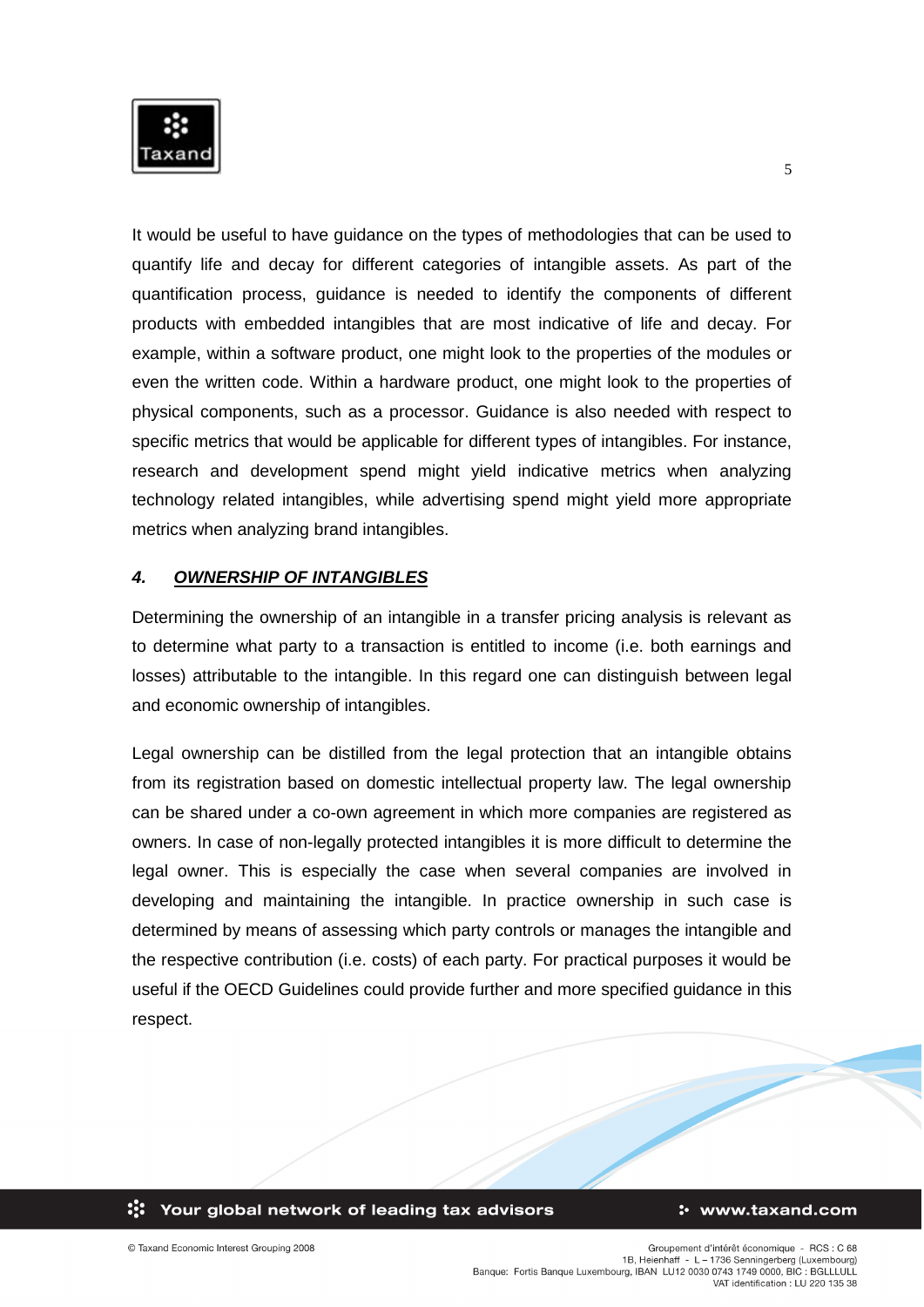

For transfer pricing purposes much often the more relevant ownership to take into account is the economic ownership. Economic ownership refers to the right to exploit an intangible and thus an economic owner can deny the legal owner the economic exploitation of the intangible. Economic ownership also implies that expenses related to the development and maintenance of the intangible are incurred. In general, reward follows the amount of risk taken, therefore, due regard must be given to assessing which party carries the risks related to the value changes of the intangible.

For transfer pricing purposes economic ownership may override the legal ownership if this better reflects the reality of functions performed by each party in the transaction. Given the importance of determining the owner of an intangible for tax purposes as well (i.e. double taxation issues may occur if different qualification is made by tax authorities) it would be useful to have more specified guidance on this topic.

In addition to the above, we note that documenting the relationship between parties to the transactions involving intangibles is critical in order to be able to determine ownership. Specific guidance on documentation requirements with regard to intangibles would therefore be useful.

# *5. GUIDANCE ON USE OF TRANSFER PRICING METHODS FOR ESTABLISHING ARM'S LENGTH REMUNERATION*

Generally transfer pricing methods for establishing arm's length remuneration fall into two categories: transactional based methods and profit based methods. While there can be clear cut rationale for using one versus the other, often reliance on some combination of the two is required. In cases where the two types of methods provide vastly different results, placing heavier reliance on one versus the other is critical in establishing a result that is deemed to be arm's length.

In selecting a specific method for valuing an intra-group transaction involving an intangible, there are numerous comparability factors to be considered. Comparability factors can be general, applicable to the evaluation of any method, and also specific

ः Your global network of leading tax advisors

6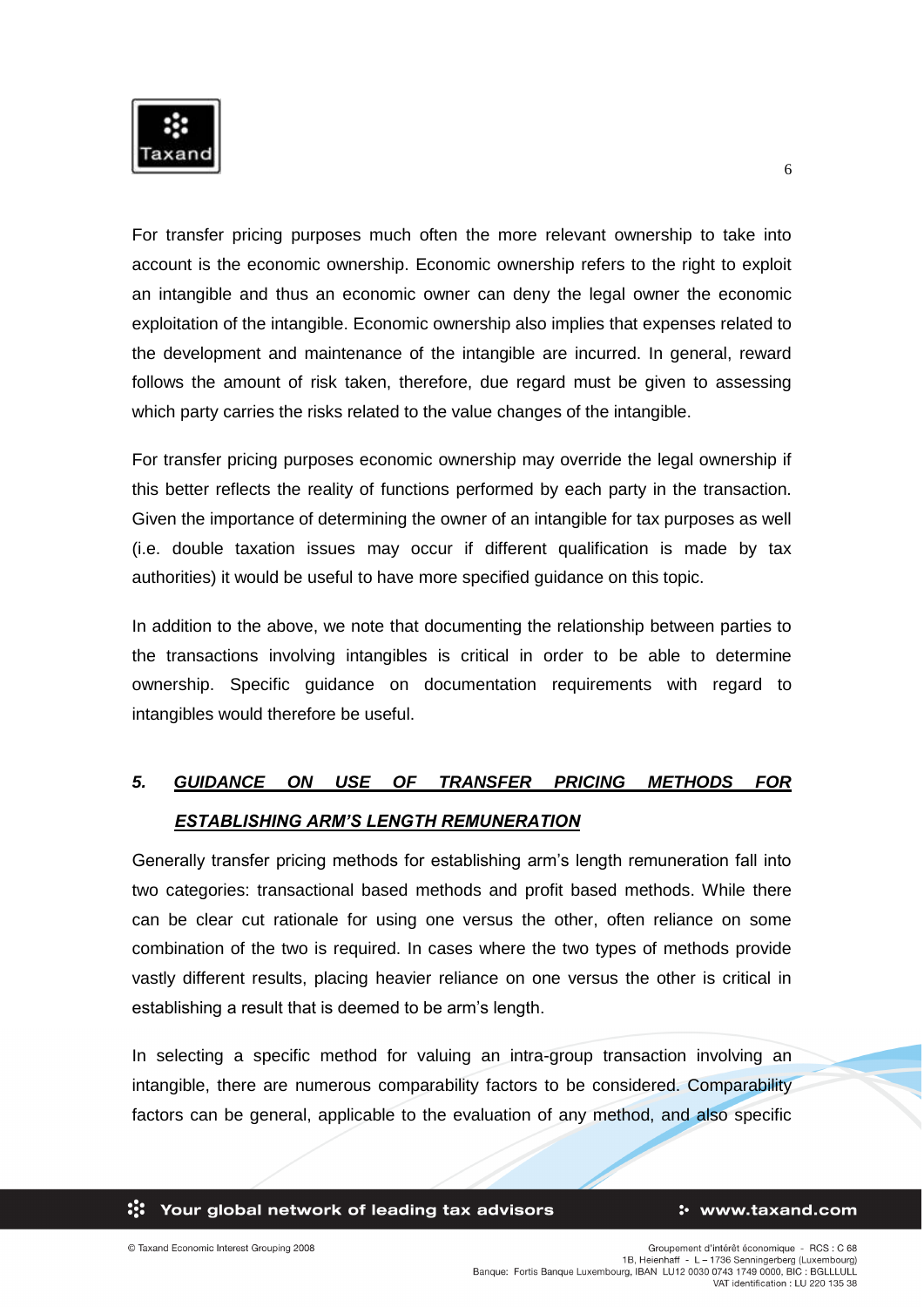

the evaluation of an individual method. Additionally, specific methods may be more appropriate than others for specific categories of intangible assets.

There are numerous valuation methods that are common in practice, but not specifically provided for in the Guidelines, and as such are considered "other methods". Both recognition and guidance with respect to application of these additional valuation methods would be helpful. Examples of such approaches include:

- Cost approach based on replacement of investment costs
- Market approach based on comparable market transactions and multiples
- Income approach based on future estimates of income

These approaches are not only common in the tax valuation community, but they are also common in the financial statement reporting valuation community. Recognition of these methods would help to align valuations surrounding common intangibles in these two different settings. These methods typically make use of a number of variables that are common to all applications. For instance, an income approach will generally require the construction of discount rate. Guidance on setting assumptions or values for the major variables common to these traditional valuation methods would provide for consistency in the tax valuation community.

## *6. SALES AND MARKETING INTANGIBLES:*

Sales and marketing intangibles have been a focal point of arguments between tax officers' and MNCs world over. In this respect detailed guidance is required on activities which give rise to creation of marketing intangibles and clarification should be provided on treatment of marketing expenditure i.e. when such expenses give rise to a marketing intangible. Specific guidance should be provided to distinguish between routine and non-routine expenditure / services incurred in relation to advertisement and sales promotion activities.

ः Your global network of leading tax advisors

#### : www.taxand.com

© Taxand Economic Interest Grouping 2008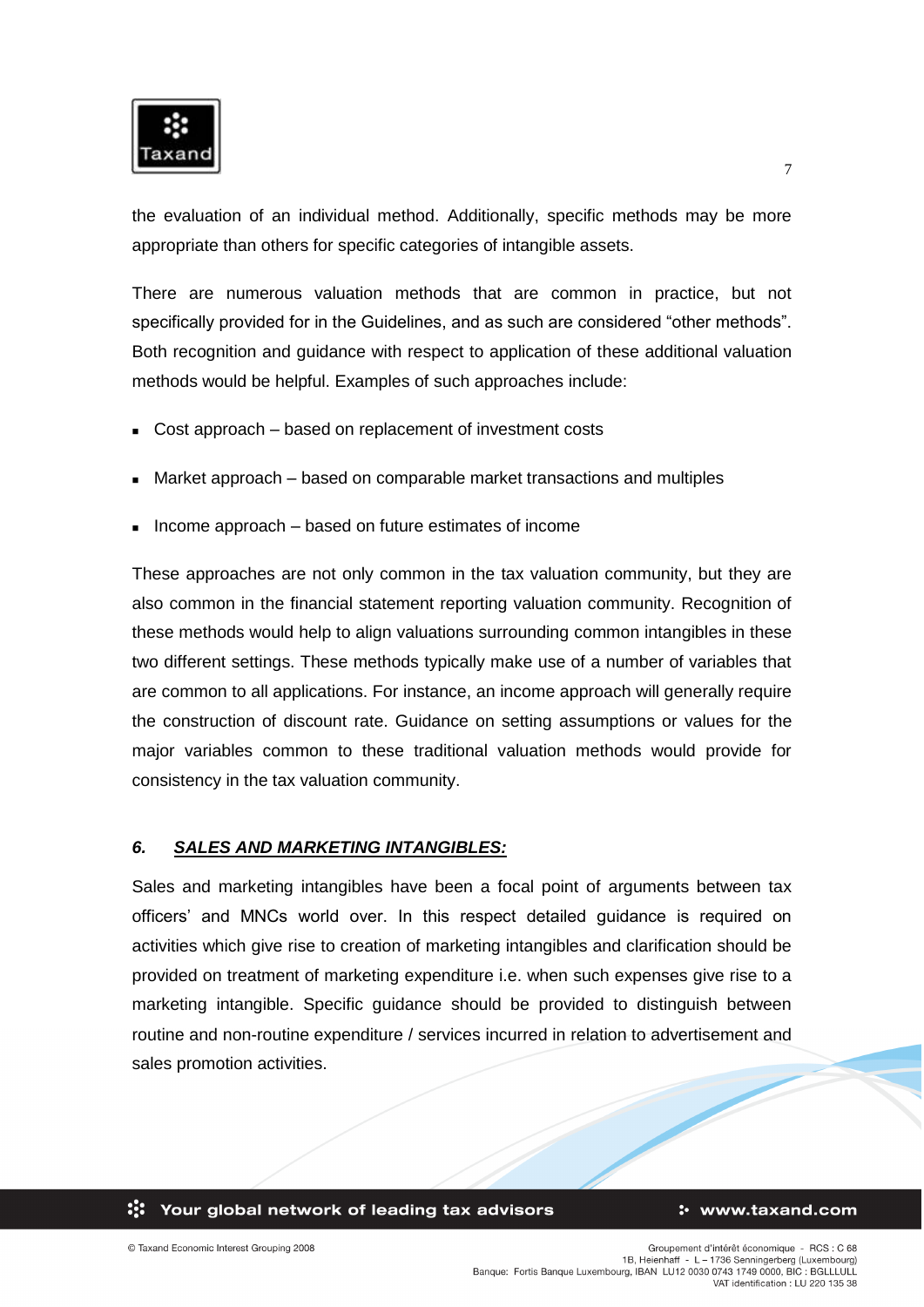

Tax authorities have been relying on the theory of "bright line limit" and drawing conclusions based on the same. In view of the same, OECD should provide comprehensive explanation on the theory of bright line limit. Also, some practical implication should be provided with examples to explain the bright line test and to draw differentiation between the routine and non-routine activities performed by distributors/service providers.

Further, in case of determining the arm's length price to benchmark the non-routine functions performed by an enterprise, OECD should throw some light on the comparability aspects. Following points needs to be taken into consideration:

- **Guidance on scientific methodology to be adopted**
- **Precise steps, criteria and assumptions to be considered to select appropriate** comparables
- **Basis of quantification for comparison purposes (eg use of ratios, margin etc)**
- Whether any adjustments can be carried out to mitigate differences (eg differences on account of risk, scale of operations, geography, time of entry into the market, technology, competition in market etc)

Also, OECD should highlight the composition of advertisement and sales promotion expenses, i.e. what all expense heads should be considered as a part of advertisement and sales promotion expenses. To illustrate the same, a position may be taken that sales team travel is part of travelling expenses, while another position can be it should be part of sales promotion. Thus, making a comparison wherein only few expense items are taken into account may influence the same owing to differences in accounting policies and may render the same unreliable.



8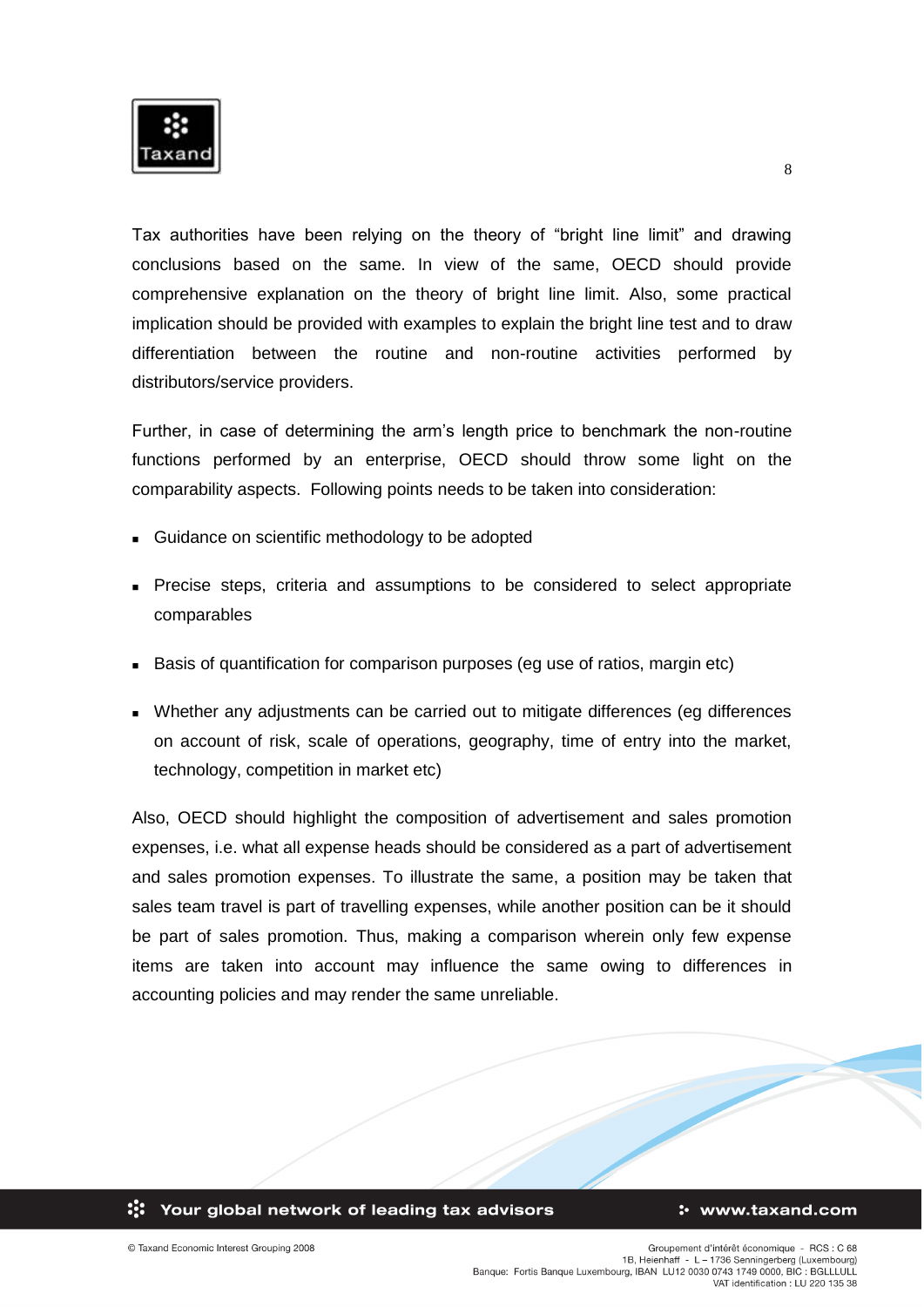

## *7. TRANSFER OF INTANGIBLES*

## **Identifying arrangements made for the transfer of intangibles**

Paragraphs 6.16 to 6.19 of the OECD Guidelines deal with identifying arrangements made for the transfer of intangibles in. The importance of this topic lies in determining (i) whether or not an intangible is transferred to a related party and (ii) when such a transfer is made. No allocation should be made until an intangible is transferred.

## **Embedded intangibles and package deals**

The OECD Guidelines indicate that a transfer of intangibles is inter alia recognized in case of an outright sale of the intangible or a royalty under a licensing arrangement for rights in respect of the intangible property. It is also indicated that the compensation for the use of intangibles may not be readily visible when the compensation for the use of the intangible is included as part of the transfer price charged. The issue of these socalled embedded intangibles or package deals is whether a transfer of an intangible should be recognized and which of the parties to the transaction should be entitled to the income derived from the use of the intangible. Irrespective of whether a taxpayer charges one transfer price for the whole package or separately charges for the use of tangible and intangible assets, the OECD Guidelines currently only provide that the transaction should be concluded at arm's length.. More guidance in this respect would be useful.

Embedded intangibles usually arise with marketing intangibles such as trademarks, brand names logo's etc. No issue occurs if the party that acquires the tangible asset does not acquire rights to exploit the embedded intangible asset. In fact, distributors often perform marketing activities regardless of whether they possess the intangibles involved. It is conceivable that a distributor adds value to an intangible by making efforts to build up the reputation of a brand name in a territory where the branded product was unknown. In such event the question arises whether the distributor will have acquired rights over the intangible and, subsequently, whether royalties should be charged for the use of the brand name. However, it is noted that tax authorities may be reluctant to allow a separate royalty charge in addition to a package price in the event

### ः Your global network of leading tax advisors

#### : www.taxand.com

 $\mathbf Q$ 

© Taxand Economic Interest Grouping 2008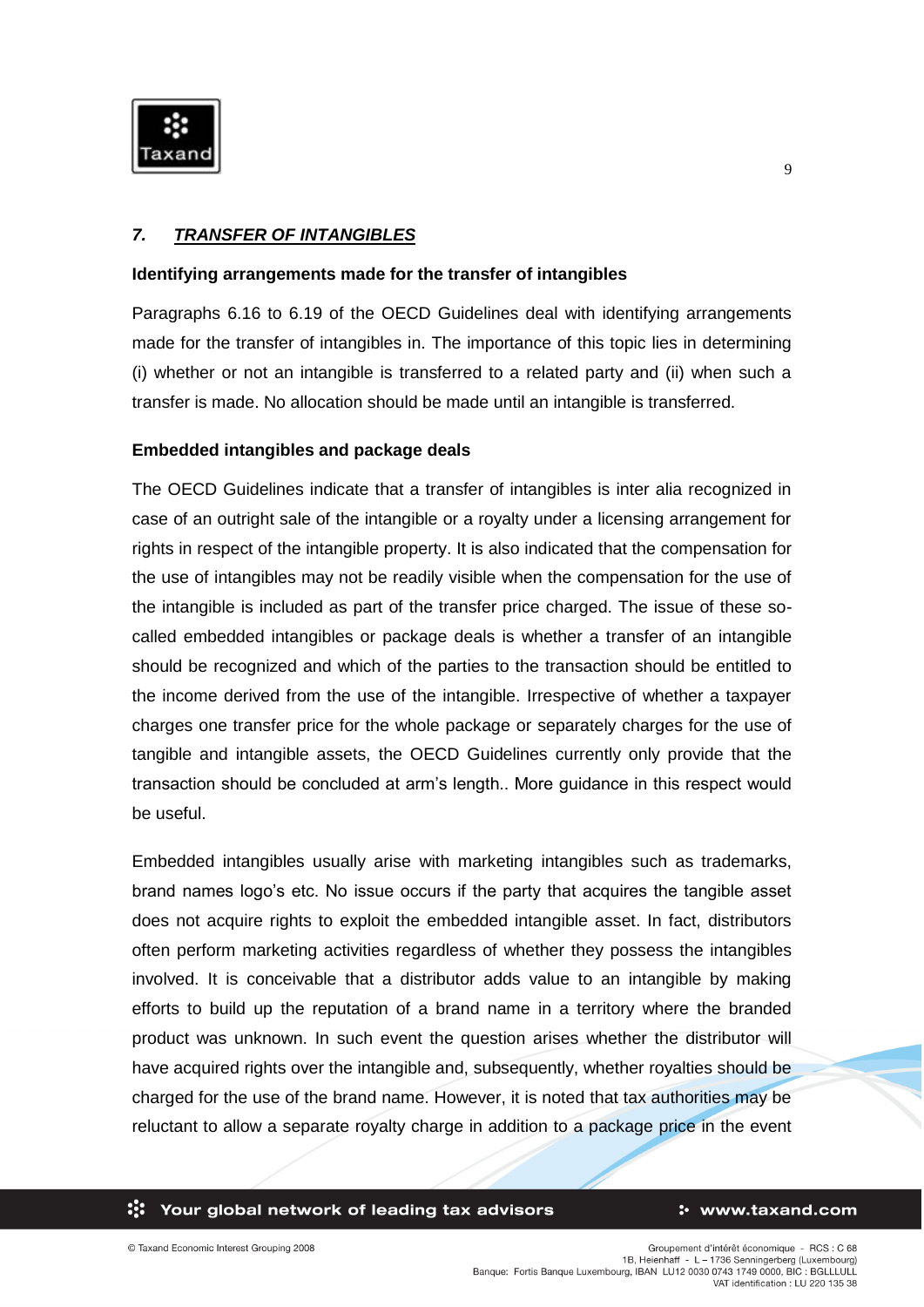

that a distributor obtains no rights to use or exploit a trademark other than to market and distribute a branded product in the first place.

As the classification of intangibles as embedded intangibles or separate charge is important for corporate tax purposes (i.e. qualification of part of the transfer as a royalty implies potential withholding tax issues), it would be useful if the OECD Guidelines could provide more specified guidance on this subject.

## **Inter-company assignment of employees**

In today's knowledge economy, it is likely that the inter-company assignment of employees will gain increasing attention from tax authorities in the sense that a reassignment of an employee with certain know-how could be qualified as the transfer of an intangible.

The main question in this issue is first of all whether or not the knowledge of employees can be considered as an intangible. If so, the assignment of employees to a related company could be considered as the transfer of an intangible and, consequently, should be performed at an arm's length price. In our experience, there are quite some differing opinions in this regard. In some countries for example the know-how of an individual can never be qualified as an intangible under the reasoning that an individual cannot be sold, licensed or otherwise marketed. However, other countries take the opposite opinion. For example, the German tax authorities published a decree on the treatment of such assignments of employees. Although, the decree mainly deals with the allocation of costs, the decree also purports that an assessment should be made whether intangibles are transferred in case of an assignment of employees with knowhow to related companies. Also, tax authorities in other countries have tried to argue (in some cases successfully) that a transfer of an intangible is made with the assignment of employees to a related company.



#### : www.taxand.com

© Taxand Economic Interest Grouping 2008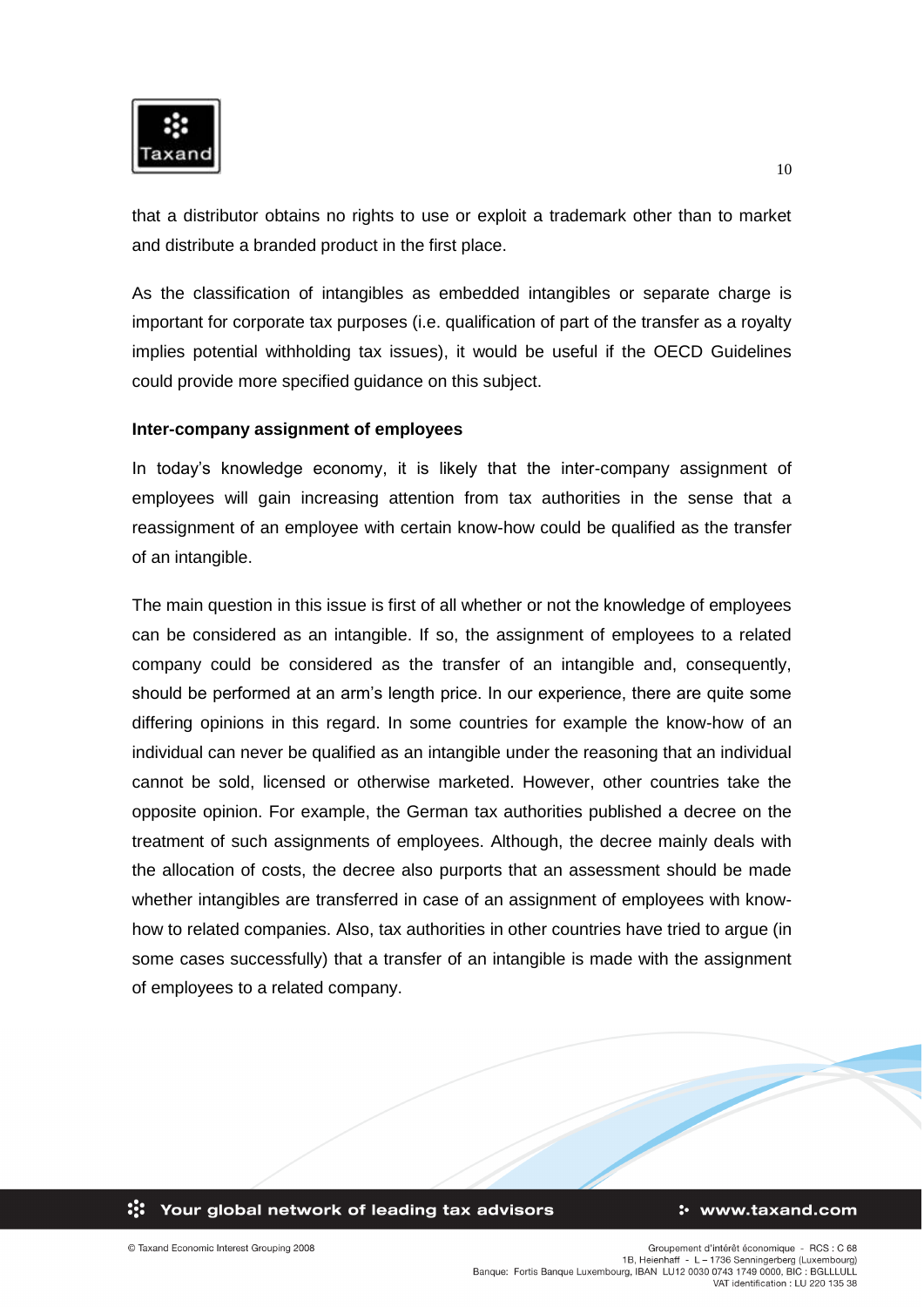

In a situation where a company sets up a new manufacturing plant in another country regardless of whether this is a low-tax jurisdiction - and a related company permanently or temporarily places a manufacturing employee as plant manager to train local employees to perform its own functions in the future, the question arises whether the know-how of this employee is an intangible owned by the company assigning the employee which should be compensated at arm's length. Given that the know-how of this assigned employee is very specific and crucial for the success of the new manufacturing plant, the fact that a royalty is charged may be reckoned as quite straight-forward. However, the new manufacturing plant could also have hired a local employee with this specific know-how in order to manage and train local employees which in it is nature would be an arm's length transaction. Therefore, one could argue that the arm's length principle does not require compensation in case of the transfer of employees.

Given the above considerations we feel it would be useful if the OECD Guidelines could provide guidance on this topic.

## *8. GUIDANCE ON BENCHMARKING*

As discussed, the transfer pricing methods described in the OECD Guidelines are general in their application and not specifically written for intangibles. However, among the transfer pricing methods mentioned, the CUP, TNMM and profit split method are most commonly applied when determining the arm's length price of intangibles. Little guidance can currently be found in the OECD Guidelines on the selection of transfer pricing methods for intangibles. No guidance is provided on the benchmarking process after a transfer pricing method is selected.



© Taxand Economic Interest Grouping 2008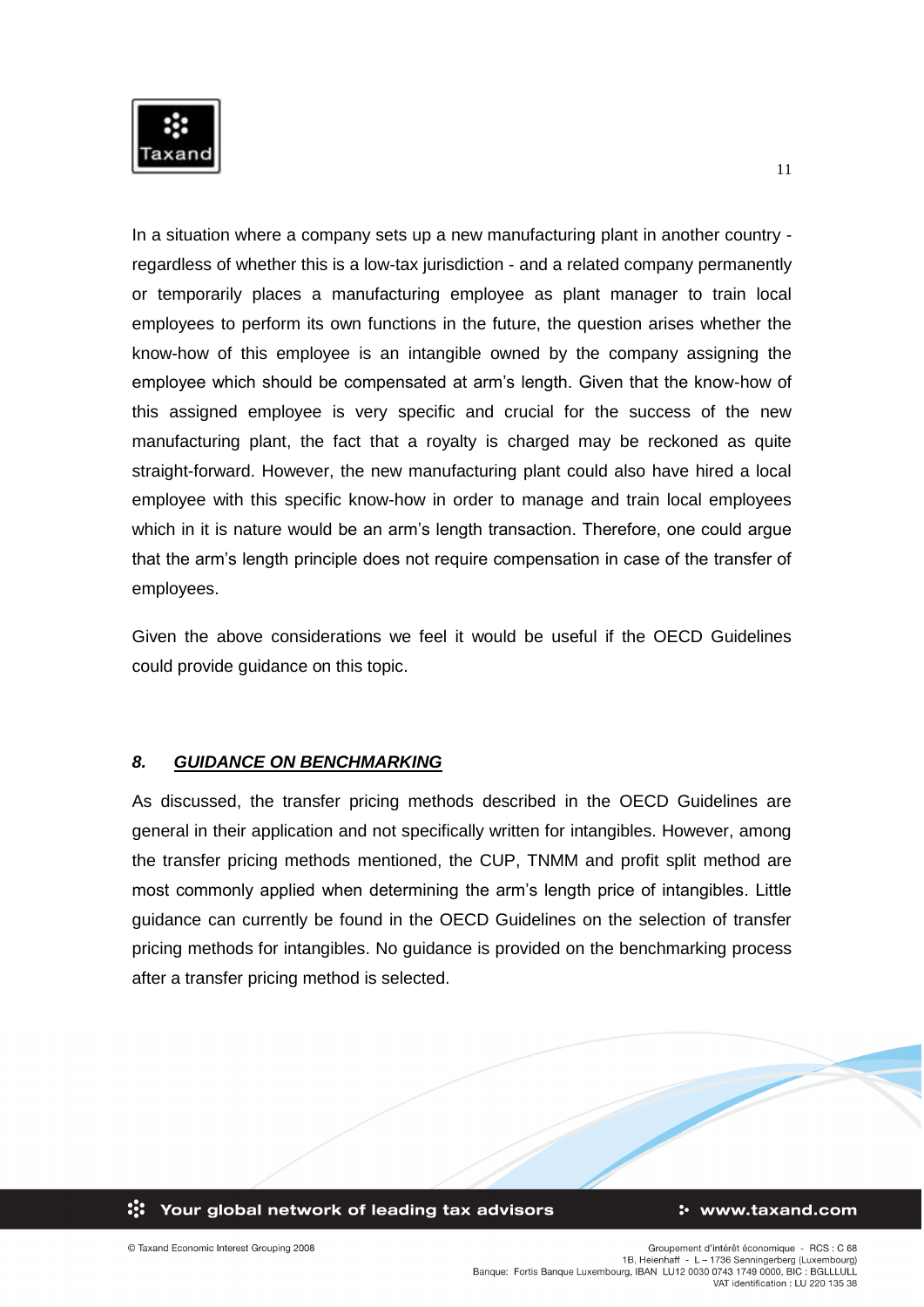

The CUP method is often applied for assessing the arm's length character of the transfer of intangibles through licensing agreements. First of all, it should be noted that the more unique the intangible is, the more difficult it will be to find a reliable CUP. If it is concluded that it should be possible to find a reliable CUP, the question arises which elements should be considered in choosing a reliable CUP. From the OECD Guidelines it follows that five factors should be taken into account when determining comparability:

- the characteristics of property or services;
- the functions performed;
- the contractual terms;
- the economic circumstances; and
- the business strategies.

Clearly, these comparability factors are of a general nature and not specifically tailored to the specific needs of intangibles. Due regard should be also given to technical elements (e.g. technical and economic life of the intangible, uniqueness, stage of development, economic benefits derived from the intangible) and juridical elements (e.g. exclusivity, legal protection, possibilities to sub-license). The main issue when assessing these aspects is to determine whether the intangibles involved are comparable and whether the circumstances underlying the transfer are comparable. More often than not such is not the case. Should it, however, not be possible to (more) reliably apply another transfer pricing method, it could be considered to apply the CUP nonetheless and make financial adjustments to adjust for the found differences. Practical guidance on determining comparability and considerations on making reliable adjustments to adjust for minor comparability would be very welcome.

TNMM is most often applied as a 'sanity check' to the results of a CUP analysis. For example, the TNMM is used to remunerate routine functions and the resulting residual profit is subsequently split using the profit split method.

#### : www.taxand.com

© Taxand Economic Interest Grouping 2008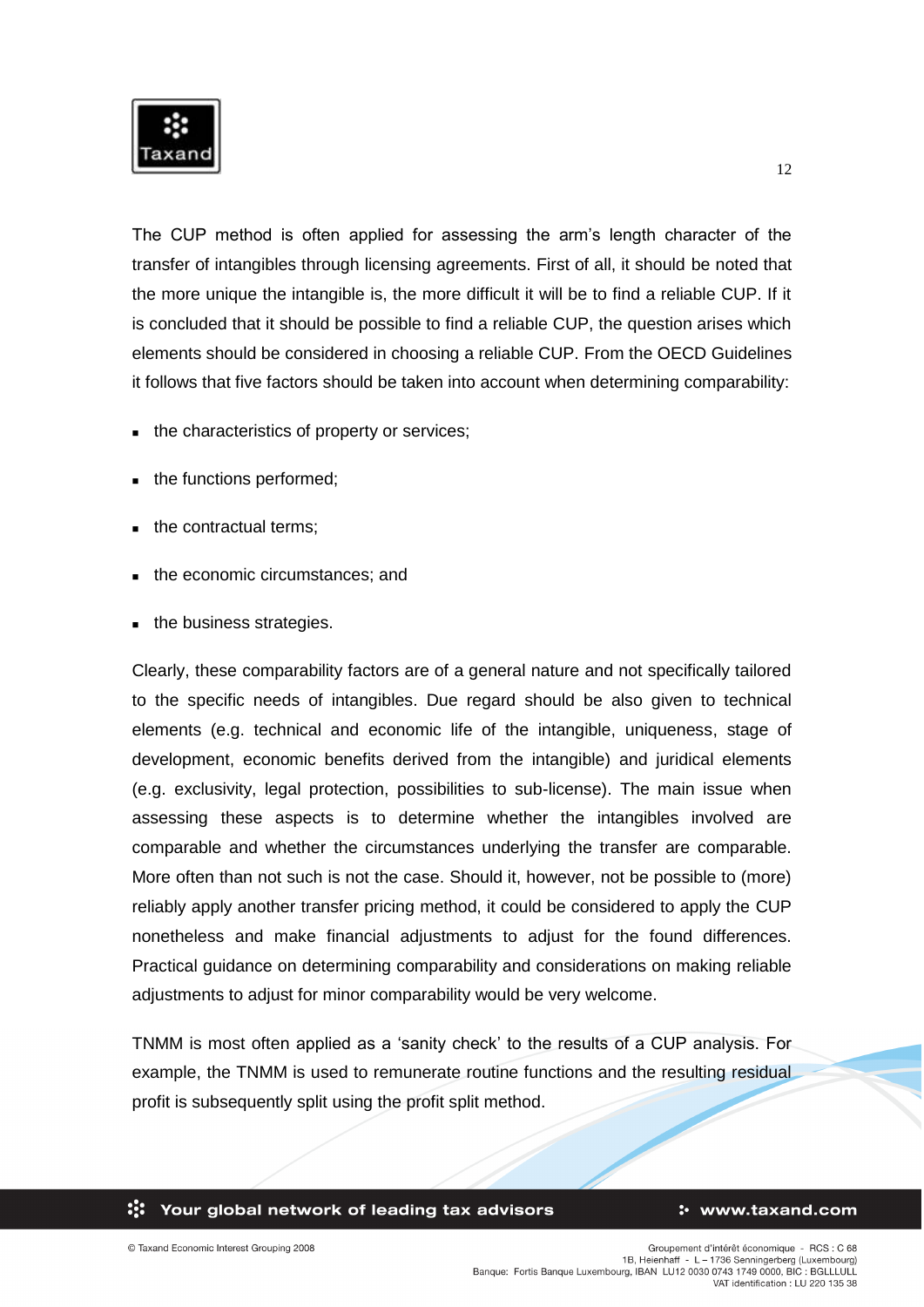

Profit split method can be used in the event that other transfer pricing methods are not usable due to the uniqueness of the intangible involved. Again, the routine functions are first rewarded on the basis of benchmarks performed, after which the residual profit represents the reward for the owner of the intangible. This method works out more or less the same as the TNMM. For both these methods, the problem with identifying comparable companies applies to a much lesser extent than that with performing a CUP analysis.

Nonetheless, as for comparability factors, some more specific guidance on the use of the TNMM and profit split for intangibles transactions between related parties would be pertinent as long as the application of these methods entails multiple debates between taxpayers and tax authorities. In particular criteria which might be favored to determine the profit sharing and how they could be ponderate should be explored.

# *9. DISTINCTION BETWEEN PLATFORM INTANGIBLES AND FUTURE ITERATIONS OF CURRENT EXISTING INTANGIBLES*

Generally speaking, a platform intangible is one that is anticipated to contribute to the development of future intangibles. When evaluating compensation for use of general intangibles, distinctions must be made between core platform intangibles that are further built upon and the future iterations of new intangibles that make use of the original platform intangibles.

ः Your global network of leading tax advisors

### : www.taxand.com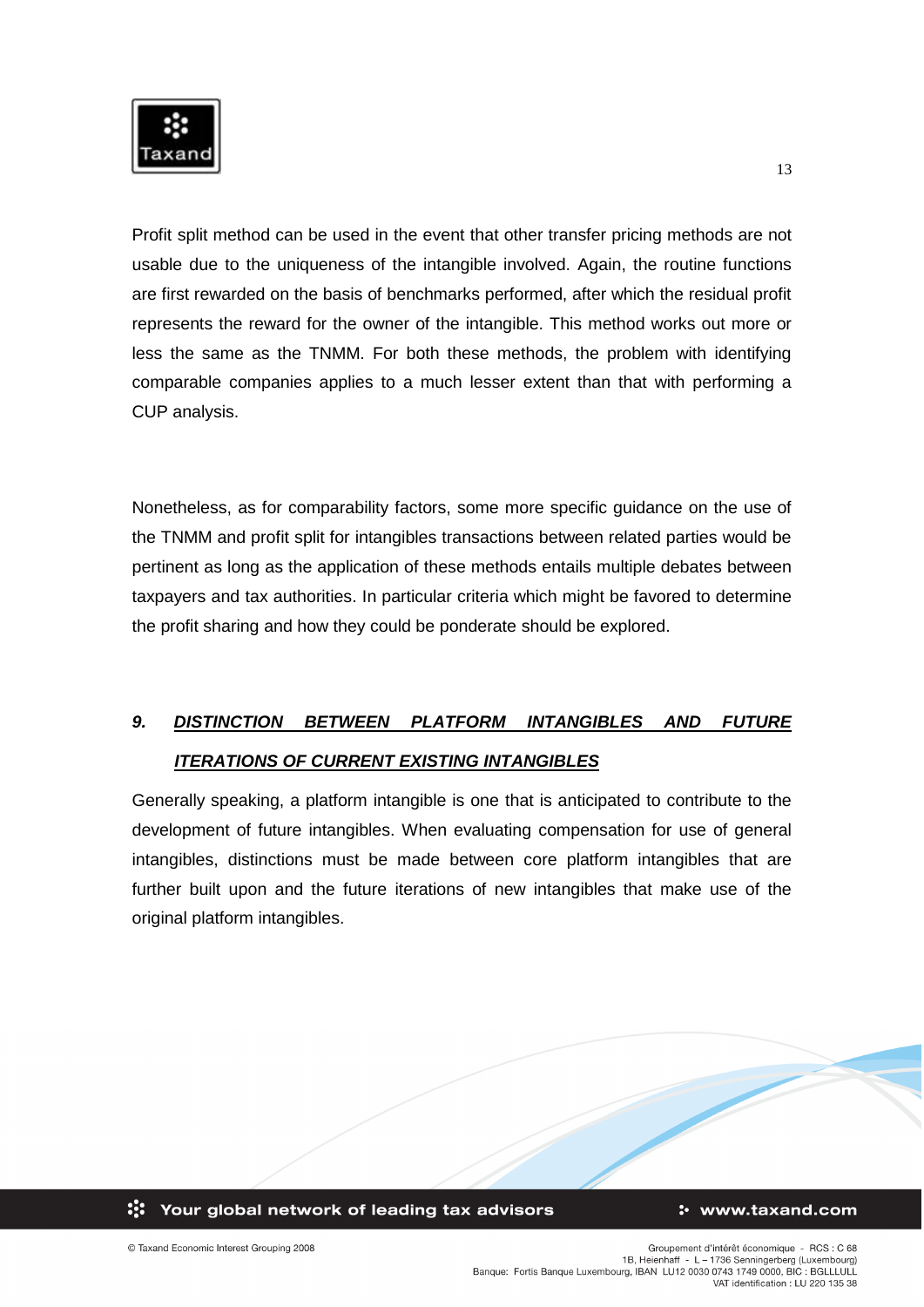

Platform intangibles are best illustrated in a software environment. The code that represents Version 1.0 of a brand new software program may be considered a platform intangible. Eventually Version 1.0 will be upgrade and further developed into Versions 1.1 and 1.2. Depending on the functionality that is added to each new version, there may or may not be new intangibles contributed to the product at each level of upgrade. Regardless, Version 1.0 was clearly used as the basis for developing Versions 1.1 and 1.2. At some point, future versions of the original software platform will be developed that have significant new intangibles of their own, but still have some semblance of the original core platform intangible from Version 1.0 embedded in them.

Core platform intangibles can have varying lives that are often significantly longer than product specific intangibles. Recognition and guidance of this principle would help to establish common methods and practices for identifying platform intangibles and quantifying their value.

Rights to use platform intangibles in the development of future intangibles must also be distinguished from rights to use product specific intangibles in the production and sale of those products. Platform intangibles inherently have a different value proposition, and are exploited in a significantly different manner, from make/sell intangible rights that simply provide a blueprint for reproducing a specific product.

# *10. ARRANGEMENTS MADE FOR THE TRANSFER OF INTANGIBLE PROPERTY*

## *AND DETERMINATION OF AN ARM'S LENGTH REMUNERATION*

In practice, the way in which an intangible asset is transferred (or its use licensed) may have an impact on the arm's length price to compensate its holder, regardless of how the payment is implemented (upfront vs. payment periodic royalty).

The value of an intangible asset is not a static concept nor absolute, but rather depends, on one hand, on the benefits that the licensee expects to obtain from its use (which varies from one company to another), and on the other hand, on the manner in which it may be used, according to the arrangement done by the parties.

#### : www.taxand.com

© Taxand Economic Interest Grouping 2008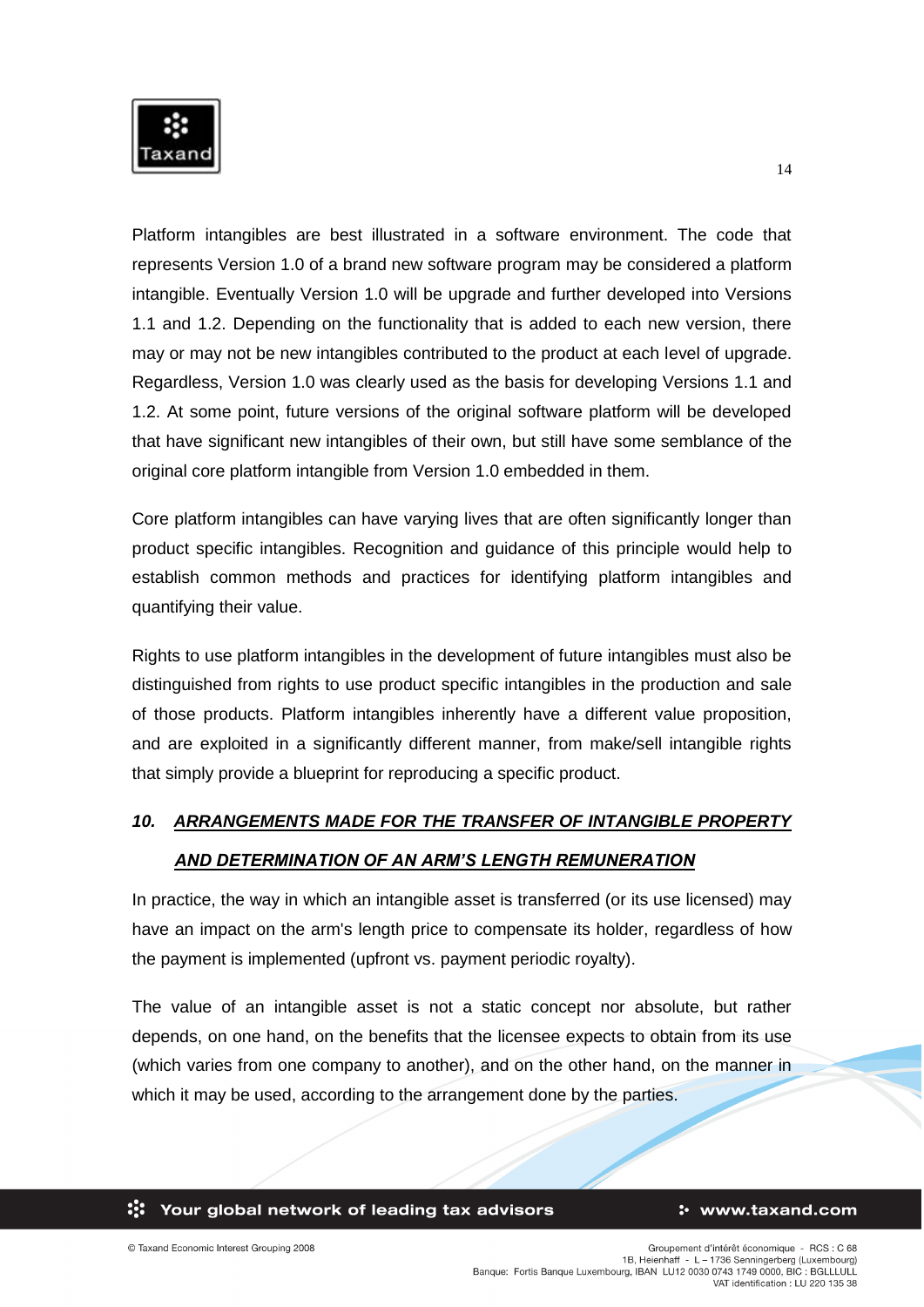

To this extent, the OECD Guidelines provide for some general considerations (paragraphs 6.16 onwards) in connection with the traditional distinction between the outright sale of the intangible, the royalty under a licensing arrangement for rights in respect of the intangible property, or its inclusion in the price charged for the sale of goods.

Regarding these forms of transferring the use of intangible assets, it would be worth examining in detail certain problematic aspects that are generated in determining the price to be fixed in related party transactions, for example, the need to separate tangible and intangible property or the criteria to identify comparable assets when assessing arm's length remuneration for embedded intangibles, or how to value bundles of intangibles when their components have to be considered individually.

In addition to that, in recent times further types of arrangements to transfer or license the use of IP have been put in practice, such as the provision of high value services using intangible assets (software, for example) or the use of different types of intangible property in the generation of another new and distinct intangible (patent pools or cross-license agreements), thus being necessary to consider the main features that should be taken into account to determine an arm's length remuneration.

### ः Your global network of leading tax advisors

#### : www.taxand.com

© Taxand Economic Interest Grouping 2008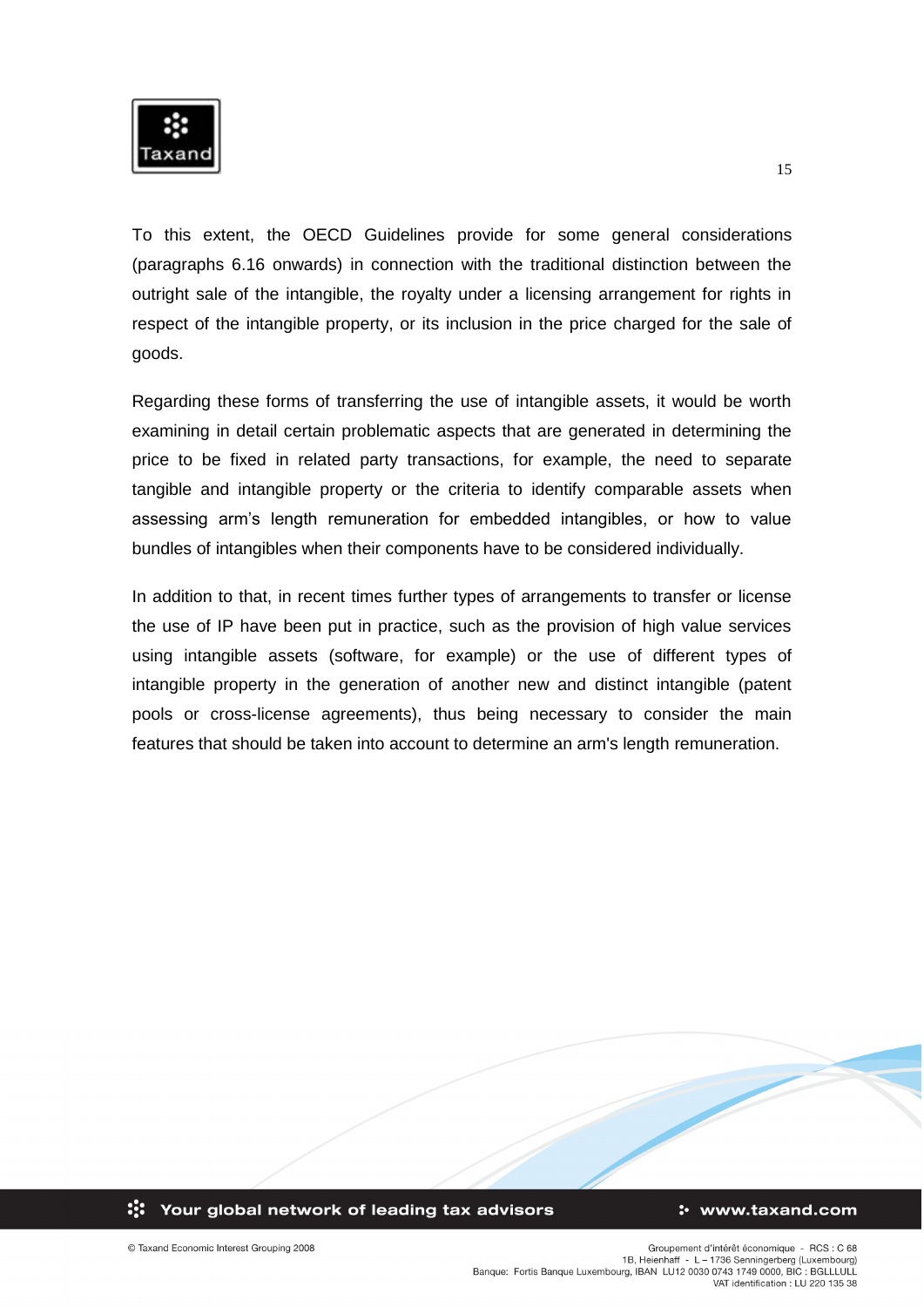

Without prejudice to the comments included under paragraphs 6.20 onwards of the Guidelines, additional work should also be performed to provide clearer guidance on the relevance of some special issues inherent to intangible assets when performing a comparability analysis to apply the arm's length principle. Among other, these factors may be:

- **Limitations or restrictions to the use of the intangibles<sup>1</sup>.**
- **Difficulty in identifying adequate comparable transactions or assets to assess the** arm's length nature of the intragroup remuneration, given the secret nature of this type of assets.
- Convenience and limits to include the remuneration of the intangible asset in the price earned for related products and services.
- Contribution or benefits provided by the user of the IP to its owner by means of improvements on it.

Another issue to be considered for further analysis within this project refers to the calculation of an arm's length remuneration when different intangible assets are licensed to run a business (for example, trademark and know how). The interaction of various assets may increase the individual value of its license, taking into account the higher benefits that may derive for the licensee from the joint use of them.

:: Your global network of leading tax advisors

#### : www.taxand.com

© Taxand Economic Interest Grouping 2008

-

<sup>1</sup> Based, for example, on the geographic area in which they are exercised, on the expectations that an industrial intangible may be superseded taking into account the duration and degree of protection granted by the applicable industrial property law, or on the exclusive or nonexclusive character of the rights transferred.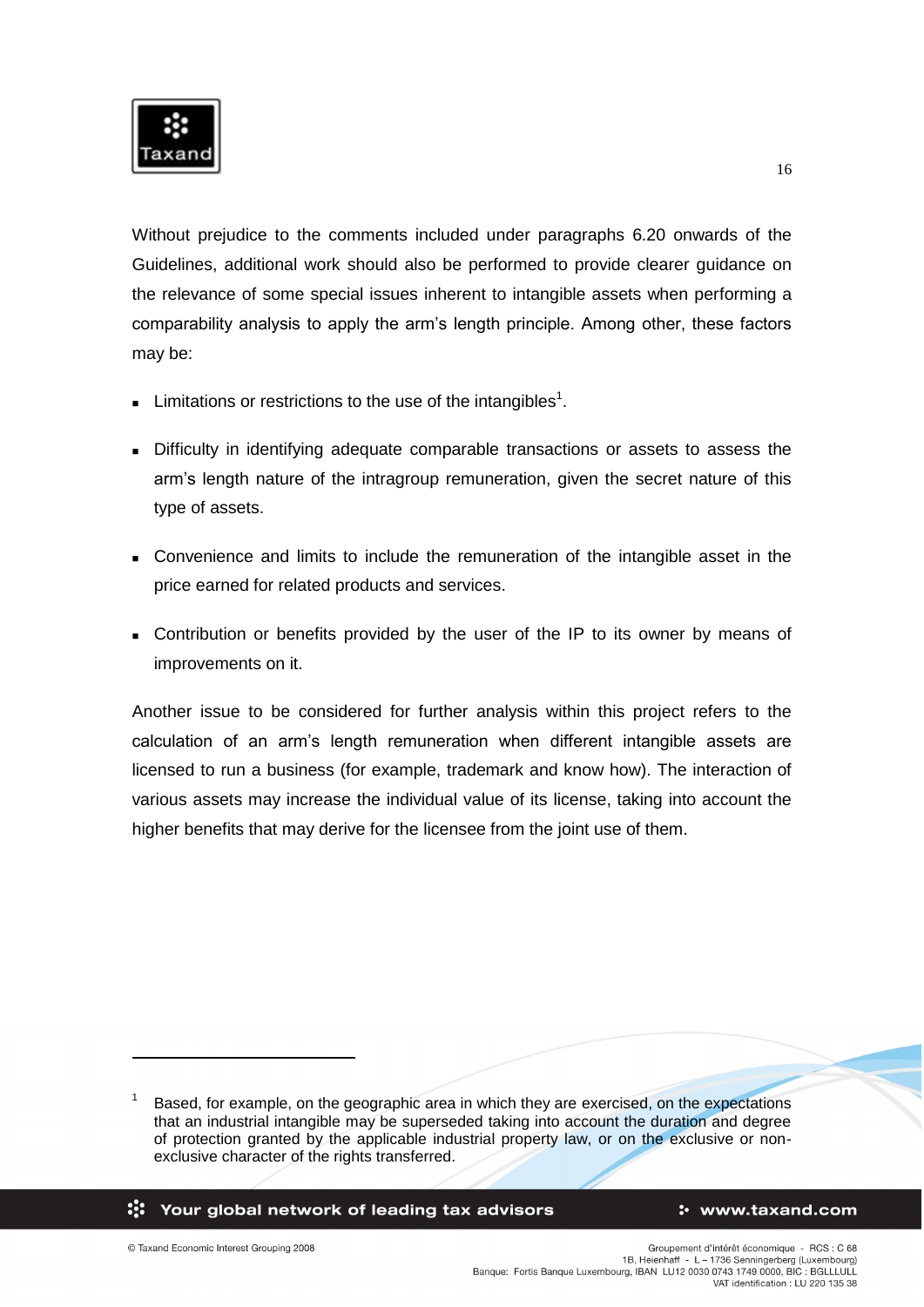

# *11. GENERAL GUIDELINES TO CONDUCT AUDITS RELATING TO INTANGIBLE PROPERTY*

In recent times, tax administrations seem to be increasingly focused on conducting audits relating to the transfer or use of intangible property in MNEs.

Although the OECD Guidelines include some paragraphs providing general guidance for tax administrations to assess whether an arm's length value has been applied when there is a high uncertainty at the time the transaction is done, a more in-depth analysis should be made and further guidance be provided in connection with some issues which may be critical when auditing these types of transactions involving IP.

These issues should, in our opinion, comprise the following:

Interdiction of using hindsight: when evaluating the price agreed in a transaction between related parties, consideration should be given to the facts and circumstances at that time, the information currently available for the parties to the determine an arm's length remuneration and what independent enterprises would have done under similar circumstances.

Since tax audits are carried out a long period of time after the outset, tax administrations should not use information which was not reasonably available at that time to assess whether or not the price agreed on an arm's length basis.

 Price adjustment clause: the Guidelines provides for the use of this type of clauses in arrangements between unrelated parties when assessing the value of a related transaction as well as for the possibility that prospective renegotiations would have occurred in independent transactions when fundamental developments have taken place after the outset.

A clearer view on the use of both instruments and the circumstances in which they might be applied would be desirable, taking into account the comments made in the preceding paragraph.

:: Your global network of leading tax advisors

#### : www.taxand.com

17

© Taxand Economic Interest Grouping 2008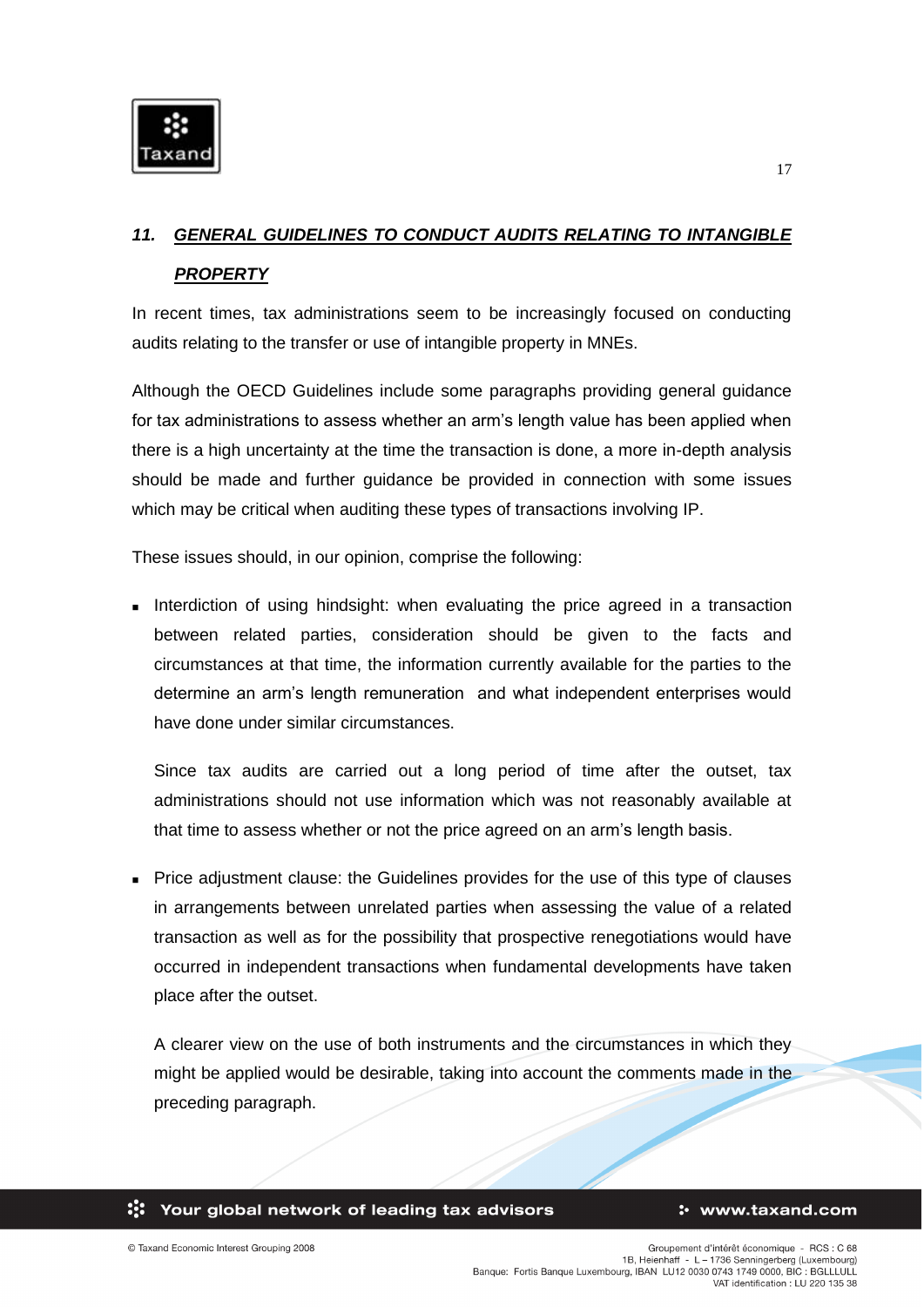

We appreciate this opportunity to provide comments to the Committee of Fiscal Affairs and would be pleased to discuss this further and / or to participate in any further discussion on these matters. More information on how to contact me and about Taxand is provided as Appendix I. Taxand is wholly committed to supporting the OECD Committee of Fiscal Affairs and we look forward to contributing to further debate.

Yours sincerely,

António Glasje

Antoine Glaize Head of Taxand Global Transfer Pricing

This paper has been prepared by the Global Taxand Transfer Pricing Service Line group coordinated by :

- Jian-Cheng Kun, Taxand Nederlands, VMW Taxand
- Sanjiv Malhotra, Taxand India, BMR
- Mario Ortega Calle, Taxand Spain, Garrigues
- Justin Smith, Taxand US, Alvarez & Marsal US

:: Your global network of leading tax advisors

### : www.taxand.com

© Taxand Economic Interest Grouping 2008